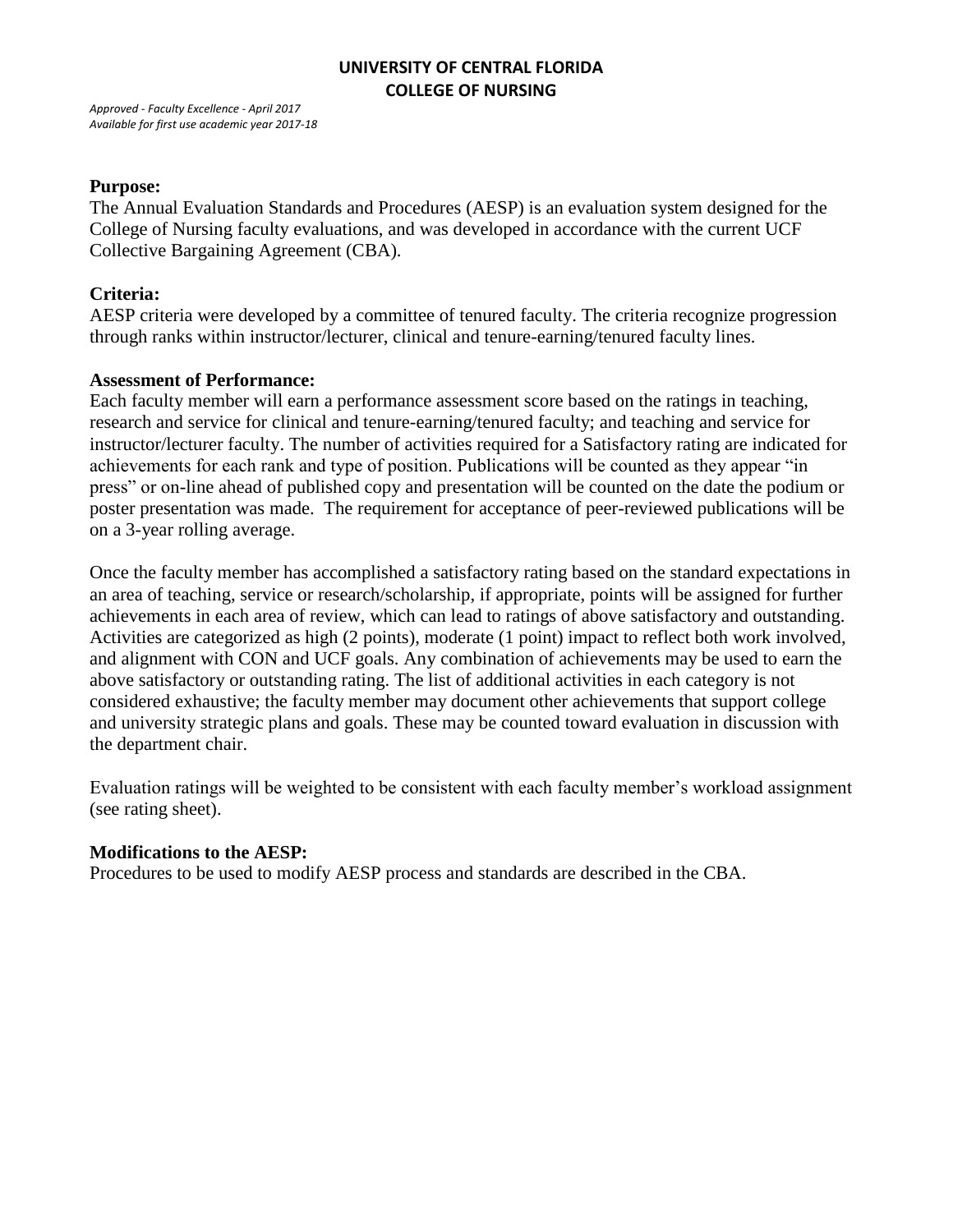*Approved - Faculty Excellence - April 2017 Available for first Use Academic Year 2017-18*

# **Evaluation of Teaching Expectations for Tenure Earning Assistant Professor, Tenured Associate Professor, and Tenured Full Professor**

Faculty: \_\_\_\_\_\_\_\_\_\_\_\_\_\_\_\_\_\_\_\_\_\_\_\_\_\_\_\_\_\_\_\_\_\_\_\_\_\_\_\_\_\_\_\_\_\_\_\_\_\_\_\_\_\_\_\_\_\_

Workload Assigned to Teaching: \_\_\_\_\_\_\_\_\_\_\_\_\_\_\_\_\_\_\_\_\_\_\_\_\_\_\_\_\_\_\_\_\_\_\_\_\_\_

|                                       | <b>Ratings for Satisfactory Performance:</b>          | <b>Ratings for Above Satisfactory and Outstanding</b>          |
|---------------------------------------|-------------------------------------------------------|----------------------------------------------------------------|
|                                       |                                                       | <b>Performance:</b>                                            |
| <b>Assistant, Associate and Full:</b> |                                                       |                                                                |
| $\bullet$                             | 0-5 criteria, Unsatisfactory                          | <b>Tenure Earning Assistant:</b>                               |
| $\bullet$                             | 6-7 criteria, Conditional                             | 3 points, Above Satisfactory<br>$\bullet$                      |
| $\bullet$                             | 8-9 criteria, Satisfactory                            | 4 or more points, Outstanding<br>$\bullet$                     |
|                                       |                                                       | <b>Tenured Associate Professor:</b>                            |
|                                       |                                                       | 4 Points, Above Satisfactory                                   |
|                                       |                                                       | 5 or more points, Outstanding<br>$\bullet$                     |
|                                       |                                                       |                                                                |
|                                       |                                                       | <b>Tenured Full Professor:</b>                                 |
|                                       |                                                       | 5 points, Above Satisfactory                                   |
|                                       |                                                       | 6 or more points, Outstanding                                  |
|                                       | <b>Criteria for Satisfactory Performance Ratings:</b> | <b>Examples for Demonstration of Additional</b>                |
| $\bullet$                             | Follows university/college/department                 | Achievement*:                                                  |
|                                       | guidelines for syllabi, objectives, and               | High impact and significance: (2 points)                       |
|                                       | evaluations                                           | Submits and/or acquires program grants/funding<br>$\bullet$    |
| $\bullet$                             | Uses appropriate teaching/learning methods,           | which advances the teaching mission                            |
|                                       | technological tools, and course materials to          | Obtains national educator or other national<br>$\bullet$       |
|                                       | facilitate communication and active learning          | certification (e.g., CNE, FNP, CNS)                            |
| ٠                                     | Receives "Good" or better Student Perception          | Mentors graduate students in teaching<br>$\bullet$             |
|                                       | of Instruction ratings from at least 50% of the       | effectiveness (e.g., Nurse Educator track                      |
|                                       | evaluations completed in each course taught,          | internship, graduate teaching assistants)                      |
|                                       | and generally positive comments in the open-          | Develops a new course outside of assigned<br>$\bullet$         |
|                                       | ended portion of the student comments                 | workload                                                       |
| $\bullet$                             | Is available for student advisement according to      | Substantially assists with accreditation and/or<br>$\bullet$   |
|                                       | university and college policies                       | program review activities                                      |
| $\bullet$                             | Effectively uses resources to advise students         | Serves as chair/mentor of an additional student's<br>$\bullet$ |
|                                       | and assist with resolving students' academic          | project, thesis or dissertation                                |
|                                       | problems                                              | Implements research projects to evaluate teaching<br>$\bullet$ |
| ٠                                     | Participates in teaching, planning, revising, and     | innovation                                                     |
|                                       | evaluating courses                                    | Receives regional or national recognition for<br>$\bullet$     |
| $\bullet$                             | Applies or tests evidence-based educational           | teaching                                                       |
|                                       | innovations to curriculum and teaching                | Serves as a consultant to other institutions to                |
| $\bullet$                             | Facilitates professional development of students      | promote the scholarship of teaching                            |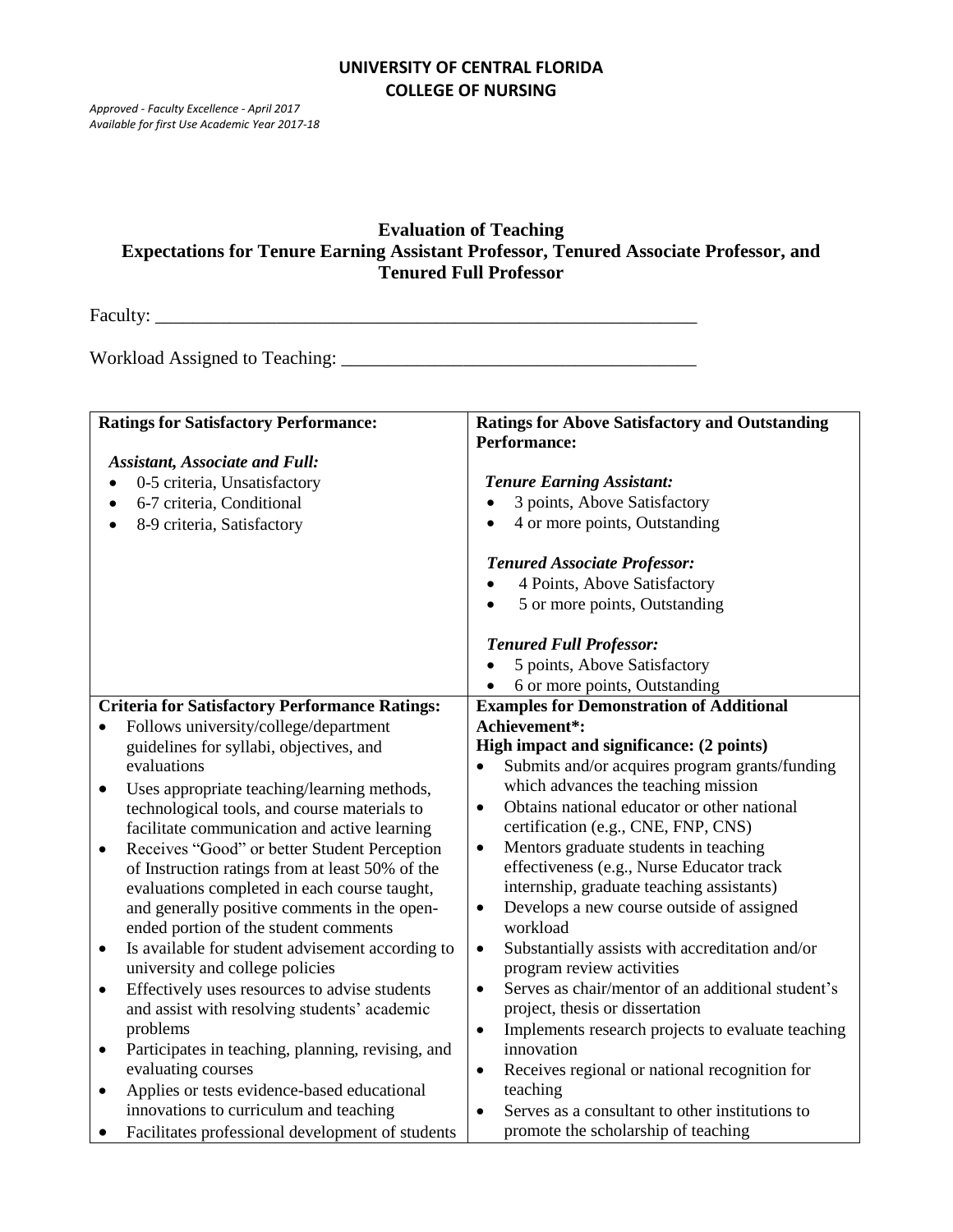| Participates/chairs student project, thesis, and/or | Provides expertise beyond the College, such as<br>$\bullet$                                     |
|-----------------------------------------------------|-------------------------------------------------------------------------------------------------|
| dissertation committees (Expectation of Full,       | visiting professor or invited scholar                                                           |
| Assistant and Associate Roles and within            |                                                                                                 |
| reasonable time period since hire)                  |                                                                                                 |
|                                                     | Moderate impact and significance: (1 point)<br>Mentors students in the research process through |
|                                                     | independent study-outside of regular assignment                                                 |
|                                                     | Demonstrates leadership in CON curriculum<br>$\bullet$                                          |
|                                                     | process                                                                                         |
|                                                     | Participates as a member on an additional<br>$\bullet$                                          |
|                                                     | student project, thesis or dissertation committee                                               |
|                                                     | Serves on exam/test development committees for<br>٠                                             |
|                                                     | national examinations, such as NCLEX, specialty                                                 |
|                                                     | certification, or specialty subject review courses                                              |
|                                                     | Renews national educator certification or national<br>$\bullet$                                 |
|                                                     | specialty certification according to certification                                              |
|                                                     | guidelines                                                                                      |
|                                                     | Develops innovative teaching strategies<br>٠                                                    |
|                                                     | Receives local recognition for teaching<br>٠                                                    |
|                                                     | Acts as course lead<br>$\bullet$                                                                |
|                                                     | Makes significant course revisions based on<br>$\bullet$                                        |
|                                                     | student feedback and other data                                                                 |
|                                                     | Participates in interdisciplinary educational<br>$\bullet$<br>activities                        |
|                                                     | Serves as member of a student's project, thesis or<br>$\bullet$                                 |
|                                                     | dissertation (above expectation of role)                                                        |
|                                                     | Collaborates/contributes to new course<br>$\bullet$                                             |
|                                                     | development                                                                                     |
|                                                     | Actively participates in CON curriculum process<br>٠                                            |
|                                                     | Mentors colleagues in teaching effectiveness<br>$\bullet$                                       |
|                                                     | Conducts peer and/or external reviews of<br>$\bullet$<br>teaching quality                       |
|                                                     | Renews national certification in area of expertise                                              |
|                                                     | to inform and enhance teaching                                                                  |
|                                                     | Serves as an item writer for national                                                           |
|                                                     | examinations, such as NCLEX, specialty                                                          |
|                                                     | certification, or specialty subject review courses                                              |
|                                                     | Pursues professional development to enhance<br>$\bullet$                                        |
|                                                     | teaching (e.g., continuing education, formal                                                    |
|                                                     | coursework, or Faculty Center for Teaching &                                                    |
|                                                     | Learning programs)                                                                              |
|                                                     | Incorporates innovative teaching strategies into                                                |
|                                                     | classroom/online                                                                                |
|                                                     | Attends teaching/learning activities outside of the<br>$\bullet$                                |
|                                                     | semester assignments (e.g., on campus laboratory                                                |
|                                                     | and simulation or guest lecture opportunities)                                                  |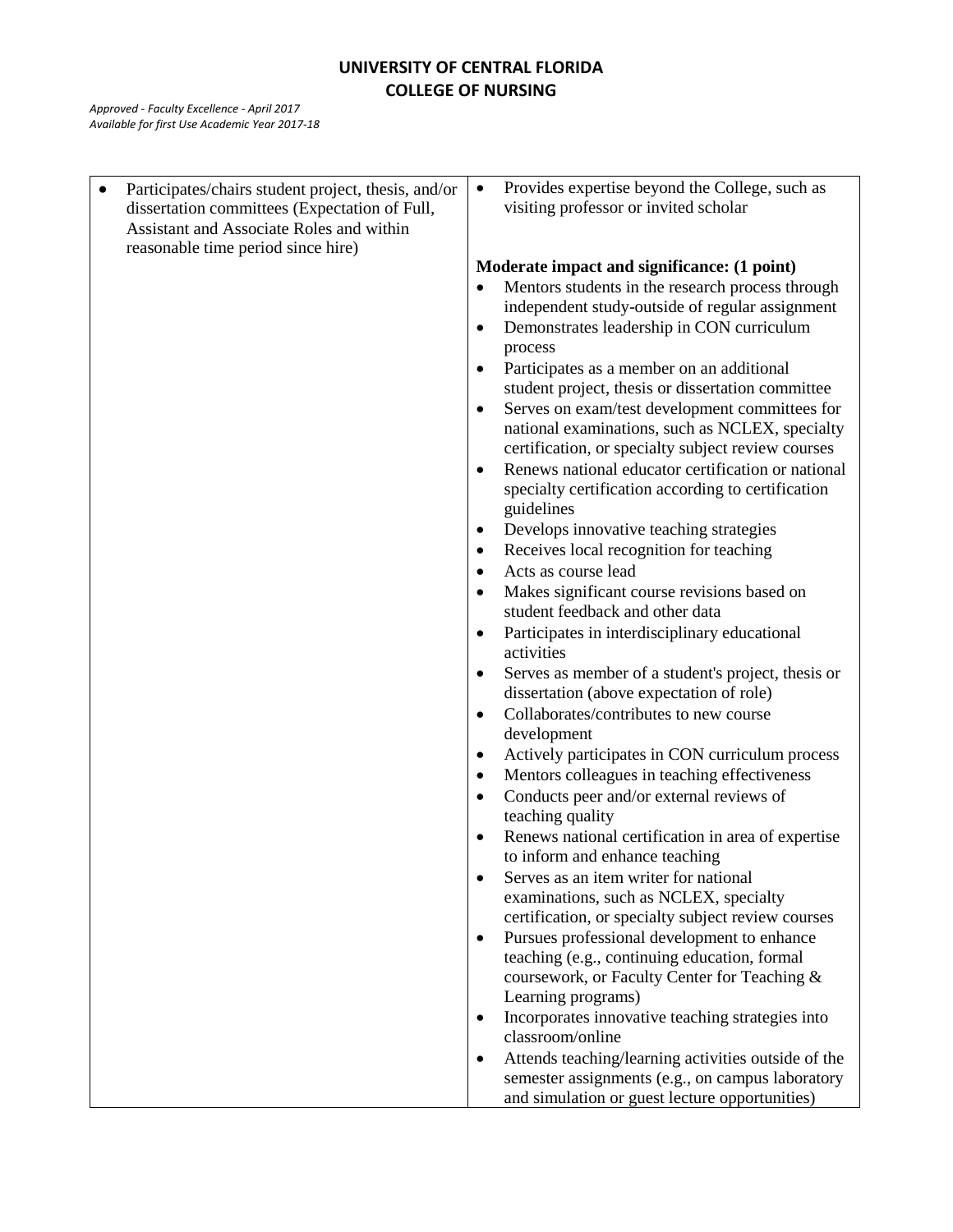*Approved - Faculty Excellence - April 2017 Available for first Use Academic Year 2017-18*

# **Evaluation of Research/Scholarship Expectations for Tenure Earning Assistant Professor, Tenured Associate Professor and Tenured Full Professor**

Faculty: \_\_\_\_\_\_\_\_\_\_\_\_\_\_\_\_\_\_\_\_\_\_\_\_\_\_\_\_\_\_\_\_\_\_\_\_\_\_\_\_\_\_\_\_\_\_\_\_\_\_\_\_\_\_\_\_\_\_\_\_\_\_\_\_\_\_\_\_

Workload Assigned to Research/Scholarship: \_\_\_\_\_\_\_\_\_\_\_\_\_\_\_\_\_\_\_\_\_\_\_\_\_\_\_\_\_\_\_\_\_\_\_\_\_\_

| <b>Ratings for Satisfactory Performance:</b>                   | <b>Ratings for Above Satisfactory and Outstanding</b><br><b>Performance:</b> |
|----------------------------------------------------------------|------------------------------------------------------------------------------|
| <b>Assistant, Associate and Full:</b>                          |                                                                              |
| 0-1 criteria, Unsatisfactory<br>$\bullet$                      | Assistant:                                                                   |
| 2-3 criteria, Conditional                                      | 3 points, Above Satisfactory                                                 |
| 4 criteria, Satisfactory                                       | 4 or more points, Outstanding                                                |
|                                                                | Associate:                                                                   |
|                                                                | 4 points, Above Satisfactory                                                 |
|                                                                | 5 or more points, Outstanding                                                |
|                                                                |                                                                              |
|                                                                | Full:                                                                        |
|                                                                | 5 points, Above Satisfactory                                                 |
|                                                                | 6 or more points, Outstanding                                                |
| <b>Criteria for Satisfactory Performance Ratings:</b>          | <b>Examples for Demonstration of Additional</b>                              |
| (Tenure Earning Assistant)                                     | Achievement*:                                                                |
| Actively engaged in conducting research                        | High impact and significance: (2 points)                                     |
| Progress on at least one intramural or<br>$\bullet$            | Submits federal grant<br>$\bullet$                                           |
| extramural research grant                                      | Receives substantial external grant funding<br>$\bullet$                     |
| At least one presentation at a local, regional or<br>$\bullet$ | Receives or applies for patent<br>$\bullet$                                  |
| national meeting                                               | Additional peer-reviewed data-based publication<br>$\bullet$                 |
| Acceptance of at least one peer-reviewed<br>$\bullet$          | Leadership or co-leadership of a research team<br>$\bullet$                  |
| manuscript, preferably data-based                              | Authors/edits textbook<br>$\bullet$                                          |
| (Tenured Associate)                                            | Submits substantial grant proposal for research<br>$\bullet$                 |
| Established program of research<br>$\bullet$                   | funding from national professional organization                              |
| Submission of external funding proposals<br>$\bullet$          | Serves as consultant to promote<br>$\bullet$                                 |
| commensurate with assigned workload for                        | research/scholarship                                                         |
| research/scholarship (10-19% assignment $-1$                   | Submission of additional research grant<br>$\bullet$                         |
| proposal over a 3-year period; 20-29%                          | Presentations (invited or peer-reviewed) at<br>$\bullet$                     |
| assignment $-2$ proposals over a 3-year period;                | clinical/research conference, includes symposia                              |
| 30% or greater assignment $-3$ proposals over                  | Additional peer-reviewed scholarly publication                               |
|                                                                | Moderate impact and significance: (1 point)                                  |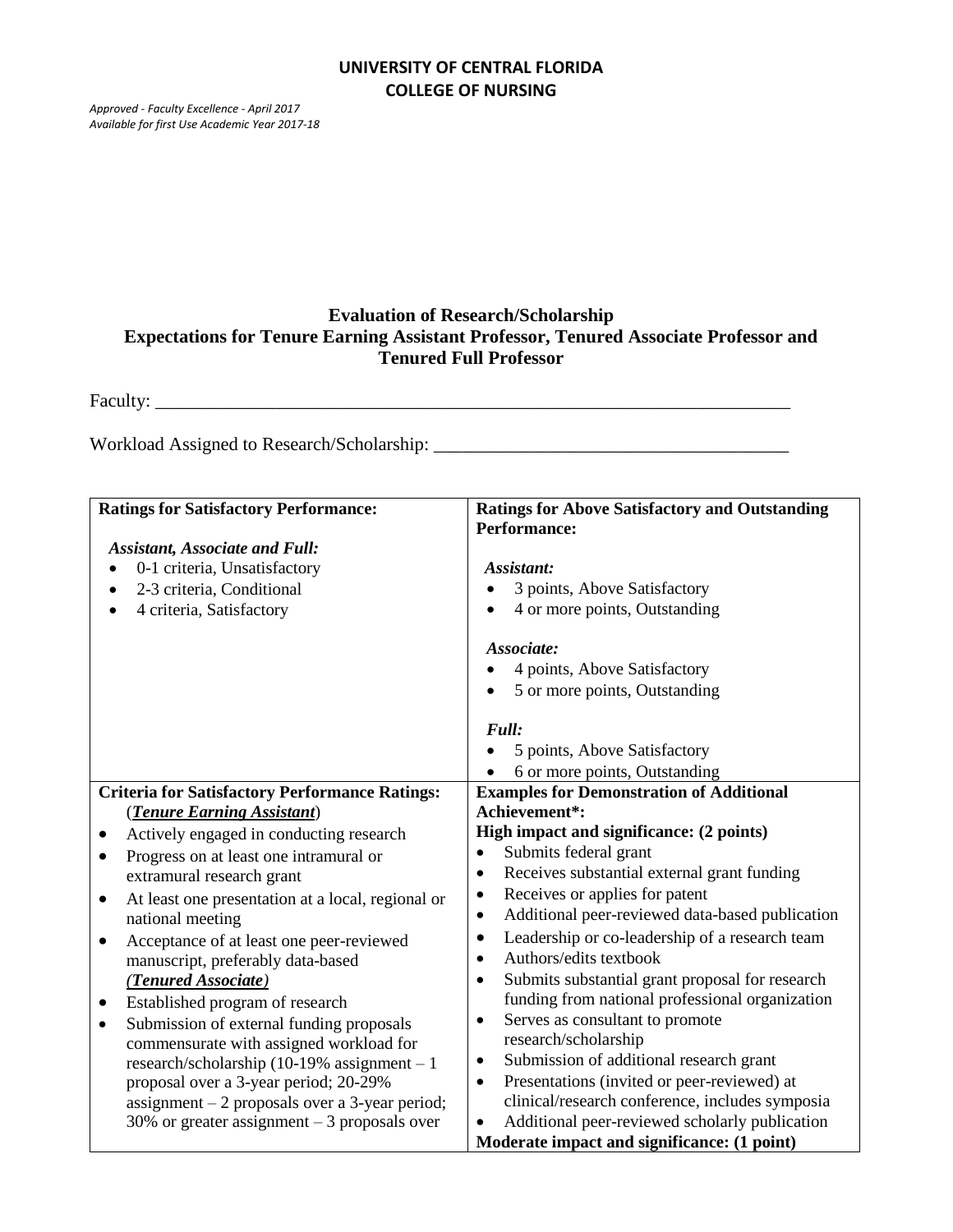*Approved - Faculty Excellence - April 2017 Available for first Use Academic Year 2017-18*

> a 3-year period) OR continuation of a currently funded project

- At least one peer-reviewed or invited presentation at a regional, national or international meeting
- Acceptance of at least one peer-reviewed manuscript for publication (including at least one data-based publication every 3 years)

# *(Tenured Full Professor)*

- Established program of research; national; or international reputation
- Submission of external funding proposals commensurate with assigned workload for research/scholarship (10-19% assignment – 1 proposal over a 3-year period; 20-29% assignment – 2 proposals over a 3-year period; 30% or greater assignment – 3 proposals over a 3-year period) OR continuation of a currently funded project
- Acceptance of at least one peer-reviewed manuscript for publication (including at least two data-based publications every 3 years)
- At least one peer-reviewed or invited presentation at a SNRS, national or international meeting
- Funded project demonstrates substantial and appropriate progress
- Editor for special issue of refereed journal
- Editor of monograph or other publication
- Publication required for satisfactory rating is in high impact journal
- Monograph or white paper
- Editorial
- Textbook chapter
- Textbook ancillary resources (e.g., study guide, instructor manual)
- Online resources/publications
- Presents work (invited or peer-reviewed) at additional clinical/research conference including symposium
- Receives awards for research or (RIA, College/University Excellence in Research, awards from external groups) could be higher based on scope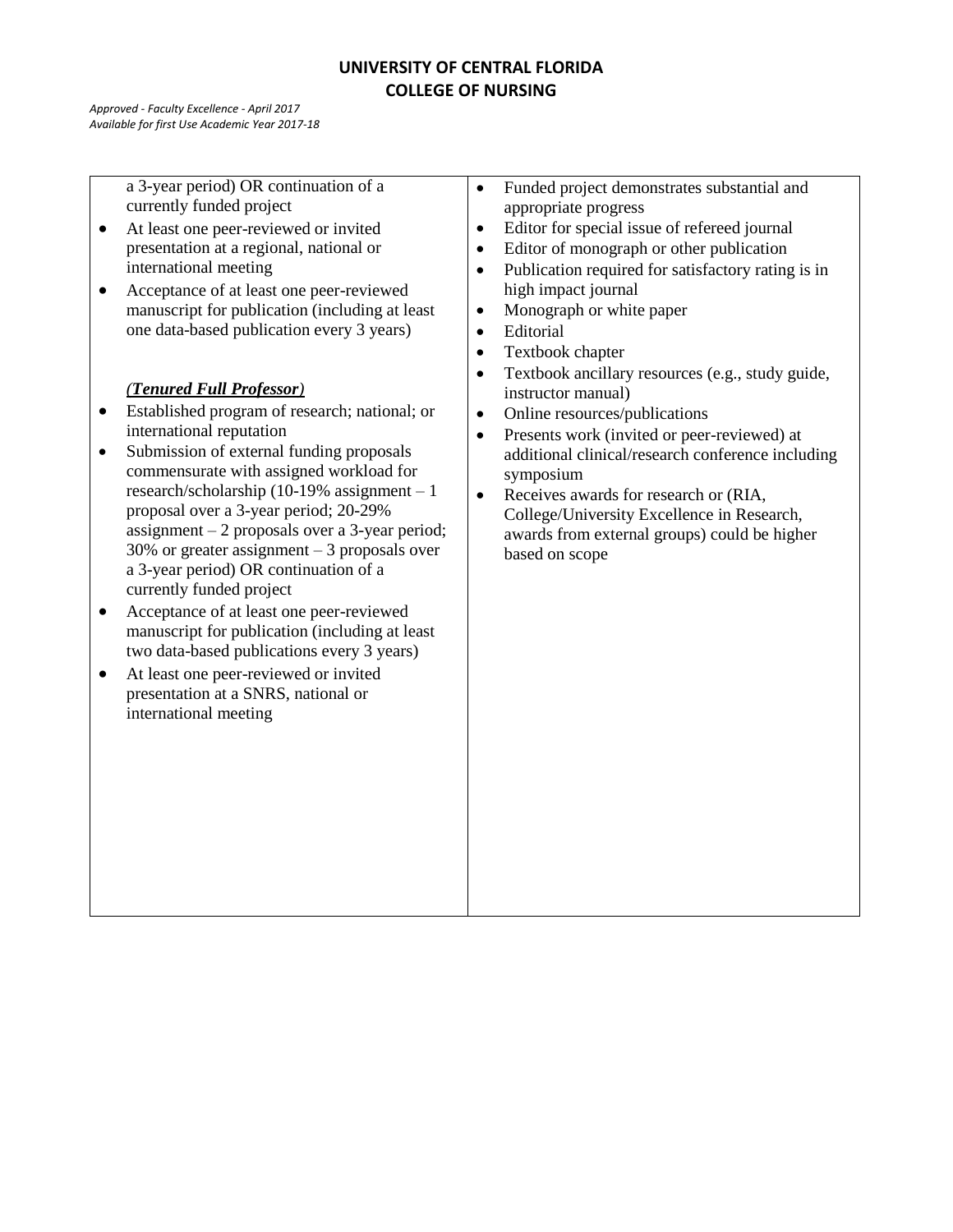*Approved - Faculty Excellence - April 2017 Available for first Use Academic Year 2017-18*

# **Evaluation of Service Expectations for Tenure Earning Assistant, Tenured Associate and Tenured Full Professor**

Faculty: \_\_\_\_\_\_\_\_\_\_\_\_\_\_\_\_\_\_\_\_\_\_\_\_\_\_\_\_\_\_\_\_\_\_\_\_\_\_\_\_\_\_\_\_\_\_\_\_\_\_\_\_\_\_\_\_\_\_

Workload Assigned to Service: \_\_\_\_\_\_\_\_\_\_\_\_\_\_\_\_\_\_\_\_\_\_\_\_\_\_\_\_\_\_\_\_\_\_\_\_\_\_\_\_

| <b>Ratings for Satisfactory Performance:</b>                                                        | <b>Ratings for Above Satisfactory and Outstanding</b><br><b>Performance:</b>                                                                 |
|-----------------------------------------------------------------------------------------------------|----------------------------------------------------------------------------------------------------------------------------------------------|
| <b>Assistant, Associate and Full:</b>                                                               |                                                                                                                                              |
| 0-3 criteria, Unsatisfactory<br>4-5 criteria, Conditional<br>6 criteria, Satisfactory               | Assistant:<br>3 points, Above Satisfactory<br>4 or more points, Outstanding                                                                  |
|                                                                                                     | Associate:<br>4 points, Above Satisfactory<br>5 points, Outstanding<br>$\bullet$                                                             |
|                                                                                                     | Full:<br>5 points, Above Satisfactory<br>6 or more points, Outstanding                                                                       |
| <b>Criteria for Satisfactory Performance Ratings:</b>                                               | <b>Examples for Demonstration of Additional</b>                                                                                              |
| Active membership in at least one college<br>committee                                              | Achievement*:<br>High impact and significance: (2 points)                                                                                    |
| Attends one commencement ceremony each<br>year<br>Attends one recognition ceremony each year        | Serves as liaison to student organization(s)<br>Review grant proposal(s) national/international<br>$\bullet$<br>professional organization(s) |
| Active membership in at least one professional<br>٠<br>nursing organization                         | Chairs university committee(s)<br>$\bullet$<br>Serves on peer reviewed journal editorial<br>$\bullet$                                        |
| Participates in University-level committees or<br>activities<br>Active engagement in a professional | board(s)<br>Serves as editor/associate editor of peer<br>$\bullet$<br>reviewed professional journal                                          |
| organization<br>Leadership in College of Nursing appropriate                                        | Assumes leadership role in national level<br>$\bullet$<br>professional organization(s)                                                       |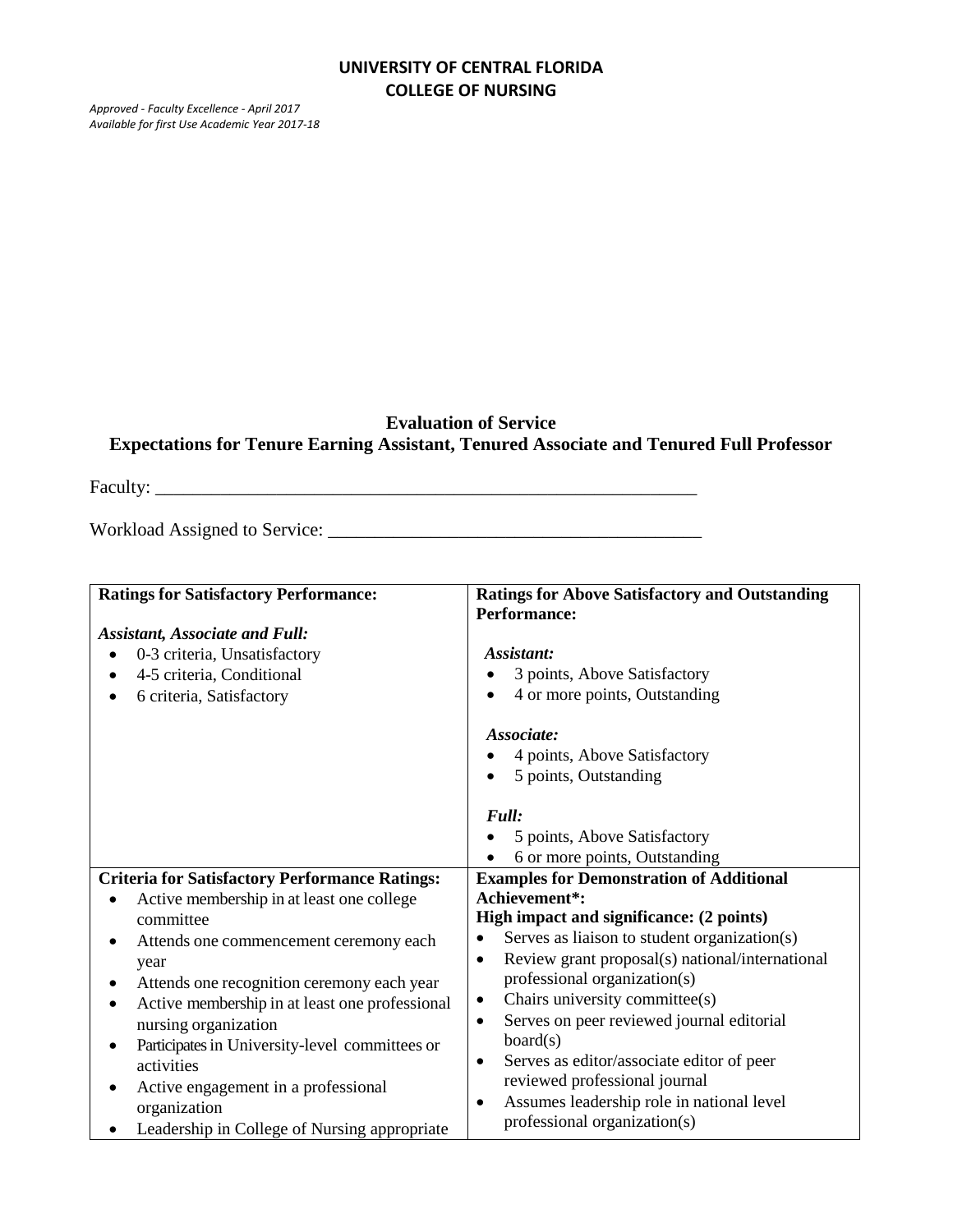| to rank | Participates in national level professional<br>$\bullet$<br>organization activities (e.g. conference planning,<br>nominating committee, task force)<br>Receives national award for service<br>$\bullet$<br>Serves as external reviewer for promotion and<br>$\bullet$<br>tenure for other schools/colleges<br>Serves as expert consultant internal and external<br>$\bullet$<br>to the University<br>Moderate impact and significance: (1 point)<br>Reviews grant proposal(s) for University<br>$\bullet$<br>Reviews grant proposal(s) for regional/state<br>$\bullet$<br>professional organizations<br>Reviews abstracts for conference(s)<br>$\bullet$<br>Assumes significant role in college and/or<br>$\bullet$<br>university partnership activities (e.g. CNC day,<br>alumni events, service-learning activity(ies)<br>undergraduate or graduate research activity(ies),<br>FCTL events<br>Reviews article(s) for peer reviewed journals<br>$\bullet$<br>Reviews textbook(s)<br>$\bullet$<br>Reviews other scholarly work (e.g., conference<br>$\bullet$<br>presentations, achievement award(s), etc.)<br>Assumes leadership role in community<br>$\bullet$<br>organizations<br>Participates in planning for local conference(s) or<br>$\bullet$<br>other outreach activities<br>Receives local or regional award/recognition for<br>$\bullet$<br>service activities<br>Reviews grant proposal(s) for local professional<br>$\bullet$<br>organizations<br>Reviews textbook chapter(s)<br>$\bullet$<br>Volunteers for community-related events<br>$\bullet$ |
|---------|-----------------------------------------------------------------------------------------------------------------------------------------------------------------------------------------------------------------------------------------------------------------------------------------------------------------------------------------------------------------------------------------------------------------------------------------------------------------------------------------------------------------------------------------------------------------------------------------------------------------------------------------------------------------------------------------------------------------------------------------------------------------------------------------------------------------------------------------------------------------------------------------------------------------------------------------------------------------------------------------------------------------------------------------------------------------------------------------------------------------------------------------------------------------------------------------------------------------------------------------------------------------------------------------------------------------------------------------------------------------------------------------------------------------------------------------------------------------------------------------------------------------------------------------------------------------|
|         |                                                                                                                                                                                                                                                                                                                                                                                                                                                                                                                                                                                                                                                                                                                                                                                                                                                                                                                                                                                                                                                                                                                                                                                                                                                                                                                                                                                                                                                                                                                                                                 |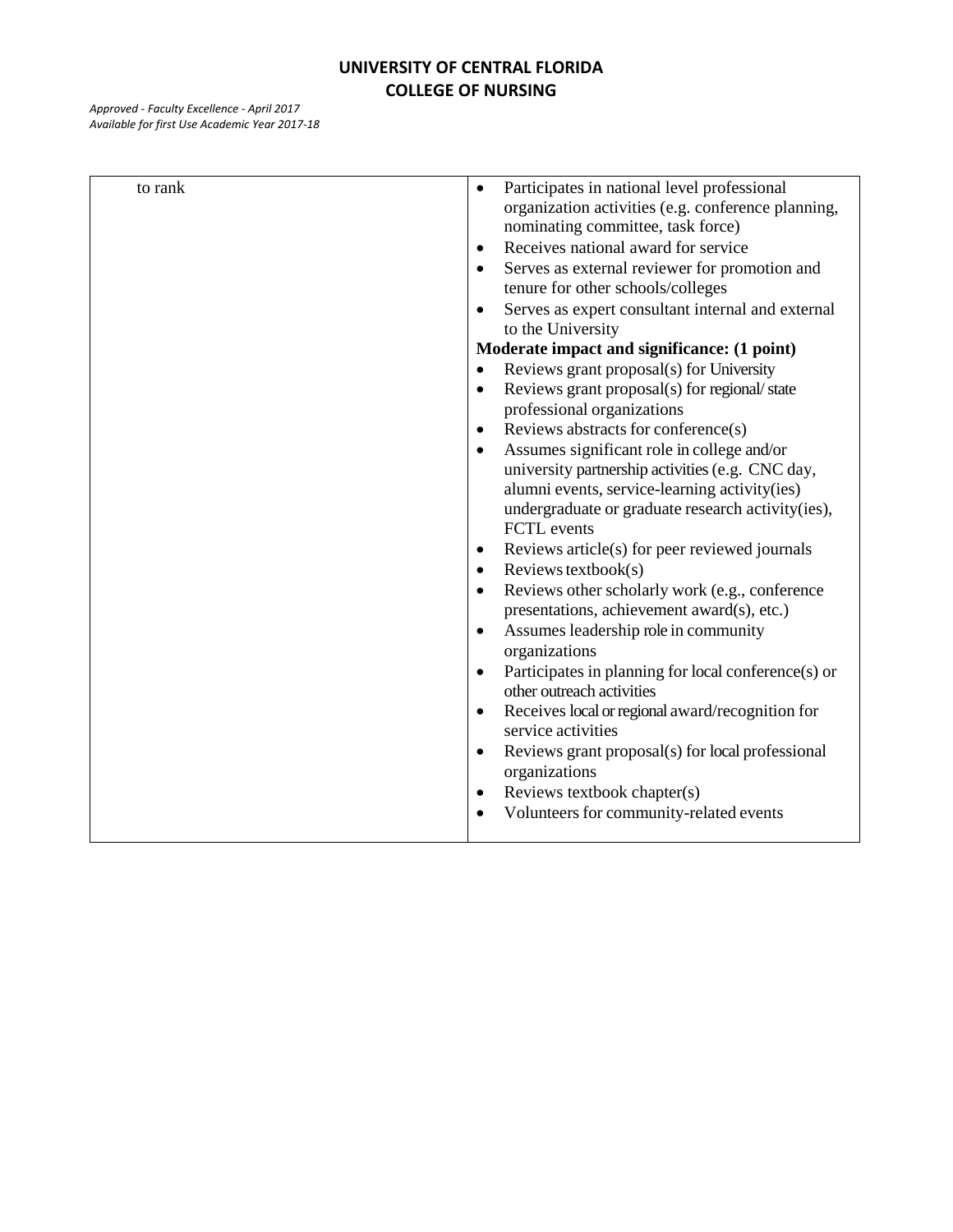*Approved - Faculty Excellence - April 2017 Available for first Use Academic Year 2017-18*

# **Evaluation of Teaching Expectations for Assistant Clinical, Associate Clinical, Full Clinical**

Faculty: \_\_\_\_\_\_\_\_\_\_\_\_\_\_\_\_\_\_\_\_\_\_\_\_\_\_\_\_\_\_\_\_\_\_\_\_\_\_\_\_\_\_\_\_\_\_\_\_\_\_\_\_\_\_\_\_\_\_

Workload Assigned to Teaching: \_\_\_\_\_\_\_\_\_\_\_\_\_\_\_\_\_\_\_\_\_\_\_\_\_\_\_\_\_\_\_\_\_\_\_\_\_\_\_

| <b>Ratings for Satisfactory Performance:</b>          | <b>Ratings for Above Satisfactory and Outstanding</b>       |
|-------------------------------------------------------|-------------------------------------------------------------|
|                                                       | <b>Performance:</b>                                         |
| <b>Assistant, Associate and Full:</b>                 |                                                             |
| 0-5 criteria, Unsatisfactory                          | Assistant:                                                  |
| 6-7 criteria, Conditional                             | 3 points, Above Satisfactory                                |
| 8-9 criteria, Satisfactory                            | 4 or more points, Outstanding                               |
|                                                       | Associate:                                                  |
|                                                       | 4 points, Above Satisfactory                                |
|                                                       | 5 or more points, Outstanding<br>$\bullet$                  |
|                                                       |                                                             |
|                                                       | Full:                                                       |
|                                                       | 5 points, Above Satisfactory                                |
|                                                       | 6 or more points, Outstanding                               |
| <b>Criteria for Satisfactory Performance Ratings:</b> | <b>Examples for Demonstration of Additional</b>             |
| Follows university/college/department                 | Achievement:                                                |
| guidelines for syllabi, objectives, and               | High impact and significance: (2 points)                    |
| evaluations                                           | Submits and/or acquires program grants/funding<br>$\bullet$ |
| Uses appropriate teaching/learning methods,           | which advances the teaching mission                         |
| technological tools, and course materials to          | Obtains national educator certification (e.g.,<br>٠         |
| facilitate communication and active learning          | CNE or national specialty certification)                    |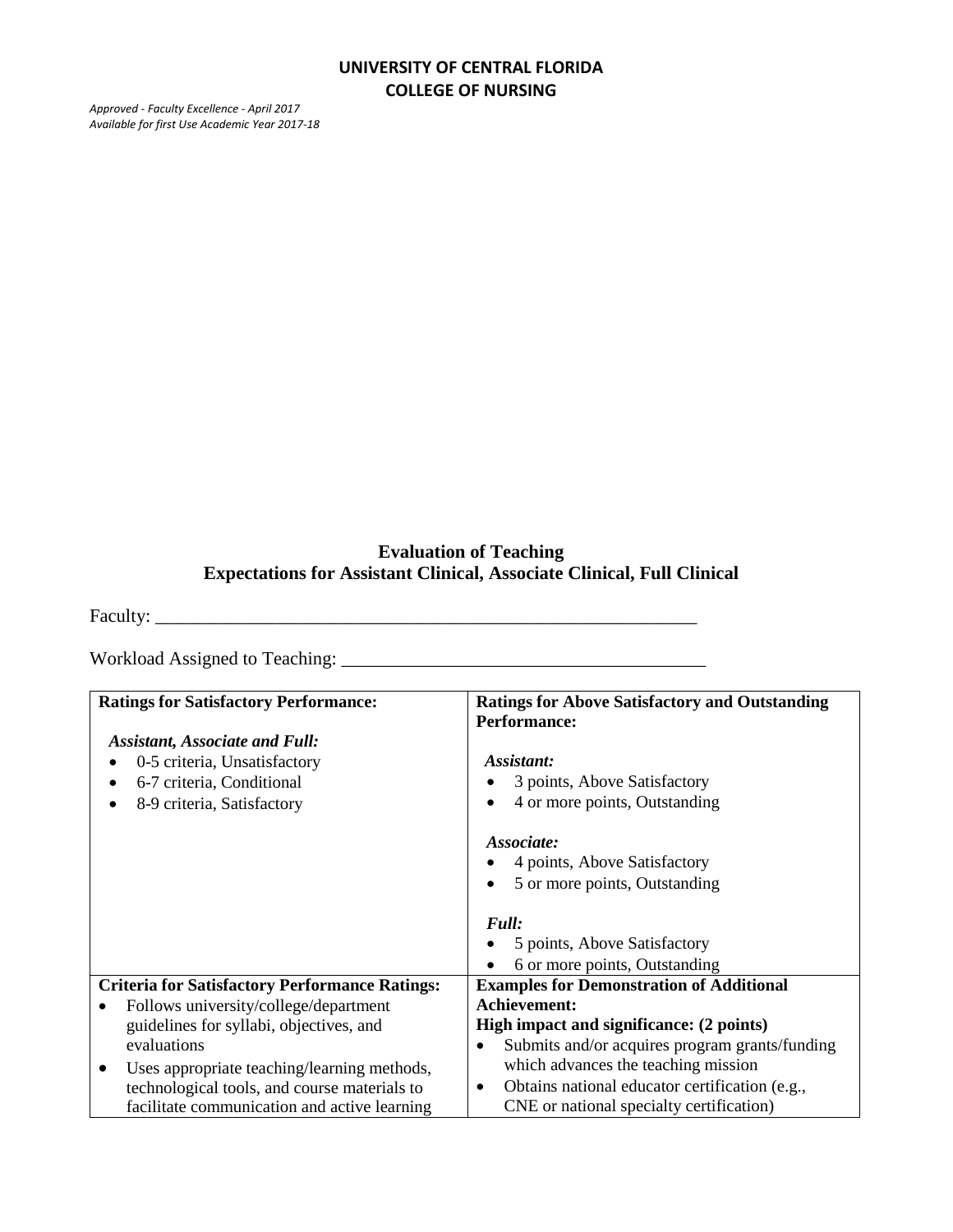*Approved - Faculty Excellence - April 2017 Available for first Use Academic Year 2017-18*

 Receives "Good" or better Student Perception of Instruction ratings from at least 50% of the evaluations completed in each course taught, and generally positive comments in the openended portion of the student comment Is available for student advisement according to university and college policies Effectively uses resources to advise students and assist with resolving students' academic problems • Participates in teaching, planning, revising, and evaluating courses • Applies or tests evidence-based research and educational innovations to curriculum and teaching Facilitates professional development of students • Participates/chairs student project, thesis, and/or dissertation committees (Expectation of Full, Assistant and Associate Roles and within reasonable time period since hire) • Mentors graduate students in teaching effectiveness (e.g., Nurse Educator track internship, graduate teaching assistants) • Develops new course outside of assigned workload • Substantially assists with accreditation and/or program review activities • Serves as chair/mentor of an additional student's project, thesis or dissertation • Implements research projects to evaluate teaching innovation Receives regional or national recognition for teaching Serves as a consultant to other institutions to promote the scholarship of teaching • Provides expertise beyond the College, such as visiting professor or invited scholar **Medium impact and significance: (1 point)** • Mentors students through independent studyoutside of regular assignment. Demonstrates leadership in CON curriculum process Participates as member on an additional student's project, thesis or dissertation (above expectation of role) Serves on exam/test development committees for national examinations, such as NCLEX, specialty certification, or specialty subject review courses • Renews CNE or national specialty certification according to certification guidelines Obtains national certification in area of expertise to inform and enhance teaching • Develops innovative teaching strategies • Receives local or regional, recognition for teaching Acts as course lead • Makes significant course revisions based on student feedback and other data • Participates in interdisciplinary educational activities • Collaborates/contributes to new course development • Makes significant courses revisions based on student feedback and other data Actively participates in CON curriculum process • Mentors colleagues in teaching effectiveness • Conducts peer and/or external reviews of teaching quality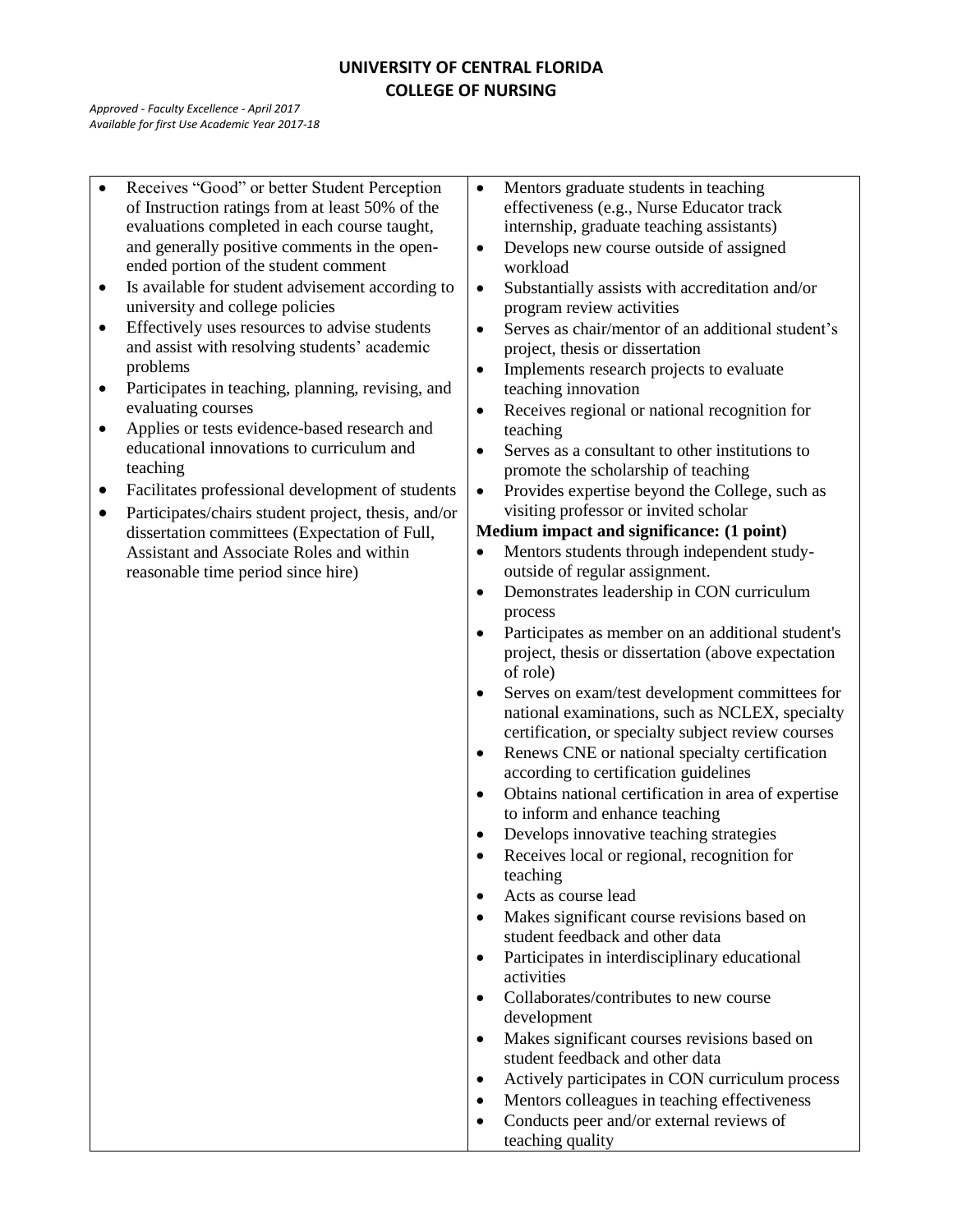*Approved - Faculty Excellence - April 2017 Available for first Use Academic Year 2017-18*

| Renews national certification in area of expertise<br>to inform and enhance teaching<br>Serves as an item writer for national<br>examinations, such as NCLEX, specialty<br>certification, or specialty subject review courses<br>Pursues professional development to enhance |
|------------------------------------------------------------------------------------------------------------------------------------------------------------------------------------------------------------------------------------------------------------------------------|
| teaching (e.g., continuing education, formal<br>coursework, or Faculty Center for Teaching &<br>Learning programs)                                                                                                                                                           |
| Incorporates innovative teaching strategies into<br>classroom/online                                                                                                                                                                                                         |
| Attends teaching/learning activities outside of the<br>٠<br>semester assignments (e.g., on campus laboratory<br>and simulation or guest lecture opportunities)                                                                                                               |

# **Evaluation of Research/Scholarship Expectations for Assistant Clinical, Associate Clinical and Full Clinical Professor**

Faculty: \_\_\_\_\_\_\_\_\_\_\_\_\_\_\_\_\_\_\_\_\_\_\_\_\_\_\_\_\_\_\_\_\_\_\_\_\_\_\_\_\_\_\_\_\_\_\_\_\_\_\_\_\_\_\_\_\_\_\_\_\_\_\_\_\_\_\_\_

Workload Assigned to Research/Scholarship: \_\_\_\_\_\_\_\_\_\_\_\_\_\_\_\_\_\_\_\_\_\_\_\_\_\_\_\_\_\_\_\_\_\_\_\_\_\_

| <b>Ratings for Satisfactory Performance:</b> | <b>Ratings for Above Satisfactory and Outstanding</b><br><b>Performance:</b> |
|----------------------------------------------|------------------------------------------------------------------------------|
| <b>Assistant, Associate and Full:</b>        |                                                                              |
| 0-1 criteria, Unsatisfactory                 | Assistant:                                                                   |
| 2-3 criteria, Conditional                    | 3 points, Above Satisfactory                                                 |
| 4 criteria, Satisfactory                     | 4 or more points, Outstanding                                                |
|                                              | Associate:                                                                   |
|                                              | 4 points, Above Satisfactory                                                 |
|                                              | 5 or more points, Outstanding                                                |
|                                              | Full:                                                                        |
|                                              | 5 points, Above Satisfactory                                                 |
|                                              | 6 or more points, Outstanding                                                |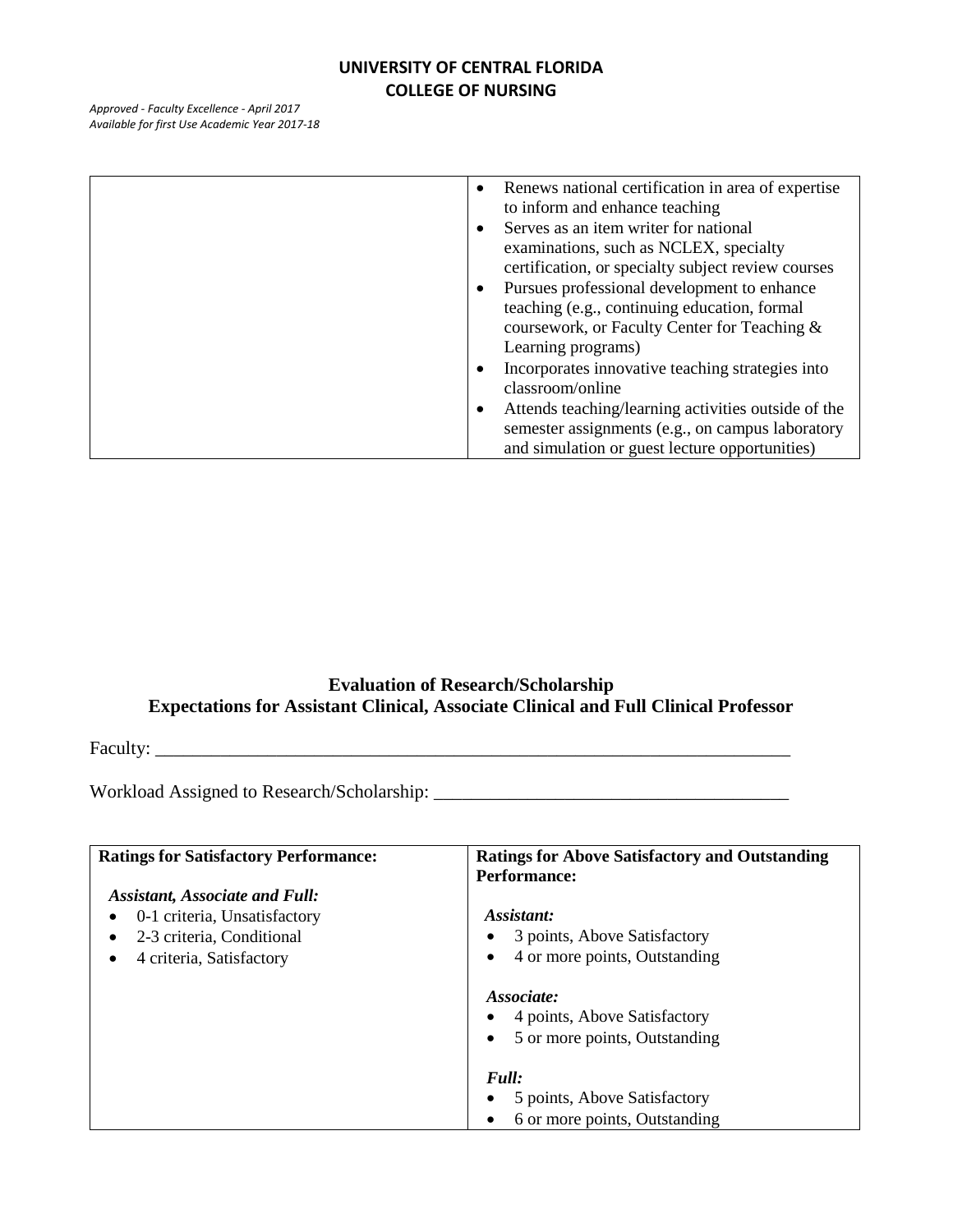| <b>Criteria for Satisfactory Performance Ratings:</b><br><b>Examples for Demonstration of Additional</b>                                   |  |
|--------------------------------------------------------------------------------------------------------------------------------------------|--|
| Achievement:<br><b>Assistant</b>                                                                                                           |  |
| Actively engaged in scholarship of clinical<br>High impact and significance: (2 points)<br>$\bullet$                                       |  |
| Submission of federal grant (i.e., CDC or<br>practice<br>$\bullet$                                                                         |  |
| HRSA)<br>Participates in independent or team based<br>٠                                                                                    |  |
| scholarly project<br>Receives substantial grant funding for clinical<br>$\bullet$                                                          |  |
| scholarship project, training or traineeship<br>Acceptance of one scholarly product for<br>$\bullet$                                       |  |
| Submits grant proposal to national professional<br>publication (can be SOTL or clinical)<br>$\bullet$                                      |  |
| organization for clinical project<br>At least one presentation at local, regional, or<br>٠                                                 |  |
| Received or applied for patent<br>national meeting<br>$\bullet$                                                                            |  |
| <b>Associate</b><br>Receipt of regional or national award for clinical<br>$\bullet$                                                        |  |
| scholarship or practice<br>Established area of scholarship of clinical<br>٠                                                                |  |
| scholarship<br>Authored book<br>$\bullet$                                                                                                  |  |
| Initiates scholarly project independently or as<br>Additional presentations (invited or peer-<br>$\bullet$<br>$\bullet$                    |  |
| part of a team<br>reviewed) at clinical or scholarly conference                                                                            |  |
| Acceptance of at least one peer reviewed<br>Additional peer-reviewed publication<br>٠<br>$\bullet$                                         |  |
| manuscript for publication<br>Medium impact and significance: (1 point)                                                                    |  |
| At least one presentation at a national or<br>Funded project demonstrates substantial and<br>٠<br>$\bullet$                                |  |
| international meeting<br>appropriate progress                                                                                              |  |
| <b>Full</b><br>Editor for special issue of refereed journal<br>$\bullet$                                                                   |  |
| Leadership in an area of clinical practice<br>Editor of monograph or other publication<br>$\bullet$<br>$\bullet$                           |  |
| scholarship; national or international<br>Writes additional grant proposal for research or<br>$\bullet$                                    |  |
| reputation<br>clinical project                                                                                                             |  |
| Leadership of a scholarly project<br>٠<br>Publication presented for satisfactory rating in<br>$\bullet$                                    |  |
| independently or as leader of a team<br>high impact journal                                                                                |  |
| Acceptance of at least one peer reviewed<br>$\bullet$<br>Monograph or white paper<br>$\bullet$<br>manuscript for publication and one other |  |
| Editorial<br>$\bullet$<br>scholarly work; or one peer-reviewed data-                                                                       |  |
| Textbook chapter<br>$\bullet$<br>based publication                                                                                         |  |
| Textbook ancillary resources (e.g., study guide,<br>$\bullet$<br>At least one presentation at a national or                                |  |
| instructor manual)<br>international meeting                                                                                                |  |
| Online resources/publications.<br>$\bullet$                                                                                                |  |
| Serves as consultant to promote<br>$\bullet$                                                                                               |  |
| research/scholarship                                                                                                                       |  |
| Receives awards for research/scholarship (RIA,<br>$\bullet$                                                                                |  |
| College/University Excellence in Research                                                                                                  |  |
|                                                                                                                                            |  |
|                                                                                                                                            |  |
|                                                                                                                                            |  |
|                                                                                                                                            |  |
|                                                                                                                                            |  |
|                                                                                                                                            |  |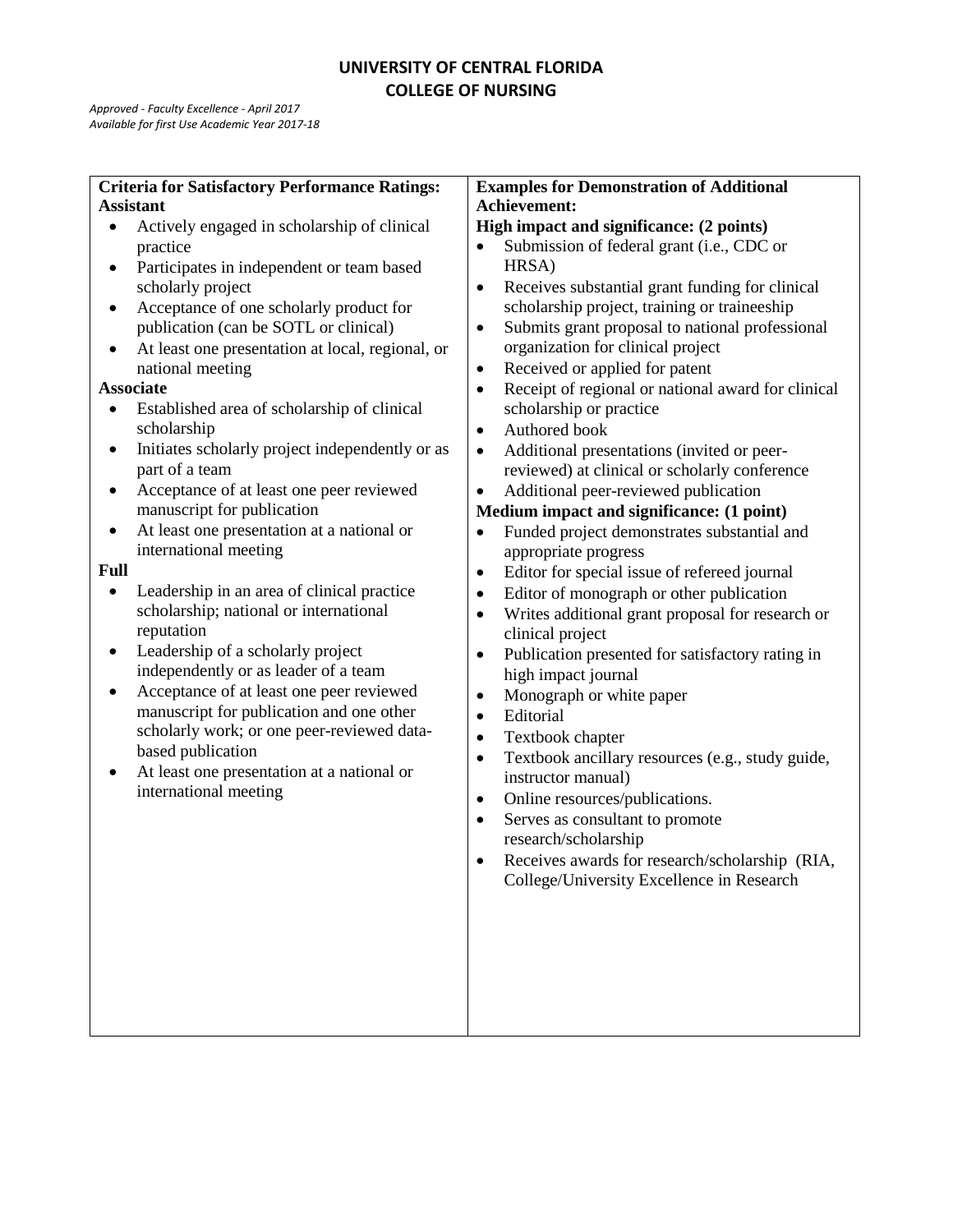*Approved - Faculty Excellence - April 2017 Available for first Use Academic Year 2017-18*

# **Evaluation of Service Expectations for Assistant, Associate Clinical, Full Clinical Professor**

Faculty: \_\_\_\_\_\_\_\_\_\_\_\_\_\_\_\_\_\_\_\_\_\_\_\_\_\_\_\_\_\_\_\_\_\_\_\_\_\_\_\_\_\_\_\_\_\_\_\_\_\_\_\_\_\_\_\_\_\_

Workload Assigned to Service: \_\_\_\_\_\_\_\_\_\_\_\_\_\_\_\_\_\_\_\_\_\_\_\_\_\_\_\_\_\_\_\_\_\_\_\_\_\_\_

| <b>Ratings for Satisfactory Performance:</b> | <b>Ratings for Above Satisfactory and Outstanding</b><br><b>Performance:</b> |
|----------------------------------------------|------------------------------------------------------------------------------|
| <b>Assistant, Associate and Full:</b>        |                                                                              |
| 0-3 criteria, Unsatisfactory                 | Assistant:                                                                   |
| 4-5 criteria, Conditional                    | 3 points, Above Satisfactory<br>٠                                            |
| 6 criteria, Satisfactory                     | 4 or more points, Outstanding<br>$\bullet$                                   |
|                                              | Associate:                                                                   |
|                                              | 4 points, Above Satisfactory<br>$\bullet$                                    |
|                                              | 5 or more points, Outstanding                                                |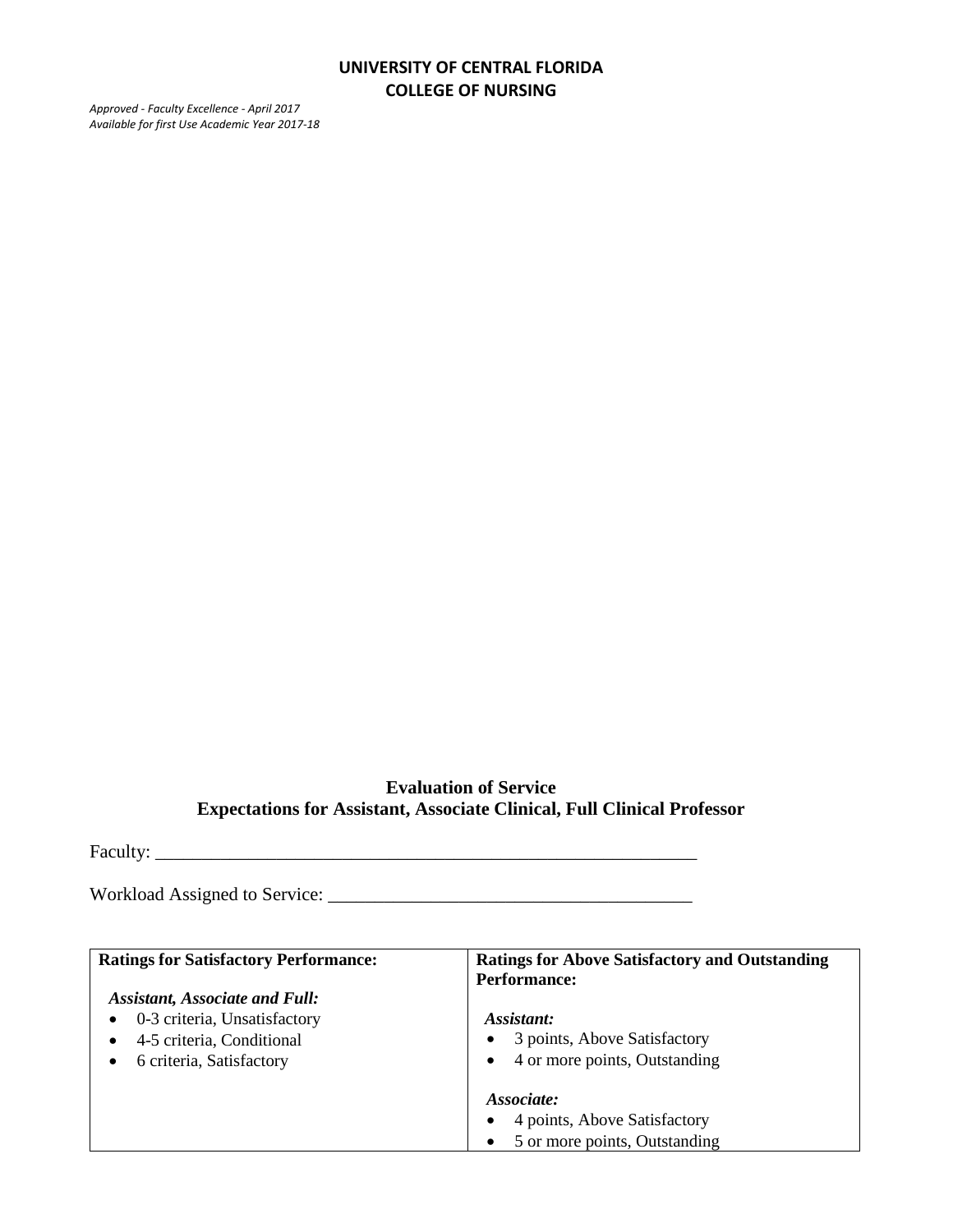|                                                       | Full:                                                        |
|-------------------------------------------------------|--------------------------------------------------------------|
|                                                       | 5 points, Above Satisfactory                                 |
|                                                       | 6 or more points, Outstanding                                |
| <b>Criteria for Satisfactory Performance Ratings:</b> | <b>Examples for Demonstration of Additional</b>              |
| Active membership in at least one college             | Achievement:                                                 |
| committee                                             | High impact and significance: (2 points)                     |
| Attends one commencement ceremony each<br>٠           | Serves as liaison to student organization(s)<br>$\bullet$    |
| year                                                  | Review grant proposal(s) national/international<br>$\bullet$ |
| Attends one recognition ceremony each year.           | professional organization(s)                                 |
| Active membership in at least one professional        | Chair university committee(s)<br>٠                           |
| nursing organization                                  | Serves on peer reviewed journal editorial                    |
| Participates in University-level committees or        | board(s)                                                     |
| activities                                            | Serves as editor/associate editor of peer<br>$\bullet$       |
| Active engagement in local/state/regional<br>٠        | reviewed professional journal                                |
| professional organizations                            | Assumes leadership role in national level<br>$\bullet$       |
| Leadership in CON                                     | professional organization(s)                                 |
|                                                       | Participates in national level professional<br>$\bullet$     |
|                                                       | organization activities (e.g. conference planning,           |
|                                                       | nominating committee, task force)                            |
|                                                       | Receives national award for service<br>$\bullet$             |
|                                                       | Serves as expert consultant internal and external            |
|                                                       | to the University                                            |
|                                                       | Medium impact and significance: (1 point)                    |
|                                                       | Review grant proposal(s) for University<br>$\bullet$         |
|                                                       | Review grant proposal(s) for regional/state<br>$\bullet$     |
|                                                       | professional organization                                    |
|                                                       | Review abstracts for conference(s)<br>$\bullet$              |
|                                                       | Chair college committee(s)<br>$\bullet$                      |
|                                                       | Assumes significant role in college and/or                   |
|                                                       | university partnership activities (e.g. CNC day,             |
|                                                       | alumni events, service-learning activity(ies),               |
|                                                       | undergraduate or graduate research activity(ies),            |
|                                                       | FCTL event                                                   |
|                                                       | Reviews article(s) for peer reviewed journals                |
|                                                       | Reviews textbook $(s)$<br>٠                                  |
|                                                       | Reviews other scholarly work (e.g., conference               |
|                                                       | presentations, achievement award(s), etc.)                   |
|                                                       | Assumes leadership role in community<br>$\bullet$            |
|                                                       | organizations                                                |
|                                                       | Participates in planning for conference(s) or other          |
|                                                       | outreach activities                                          |
|                                                       | Receives local or regional award/recognition for             |
|                                                       | service activities                                           |
|                                                       | Reviews grant proposal(s) for CON                            |
|                                                       | Reviews grant proposal(s) for local professional             |
|                                                       | organizations                                                |
|                                                       | Reviews textbook chapter(s)                                  |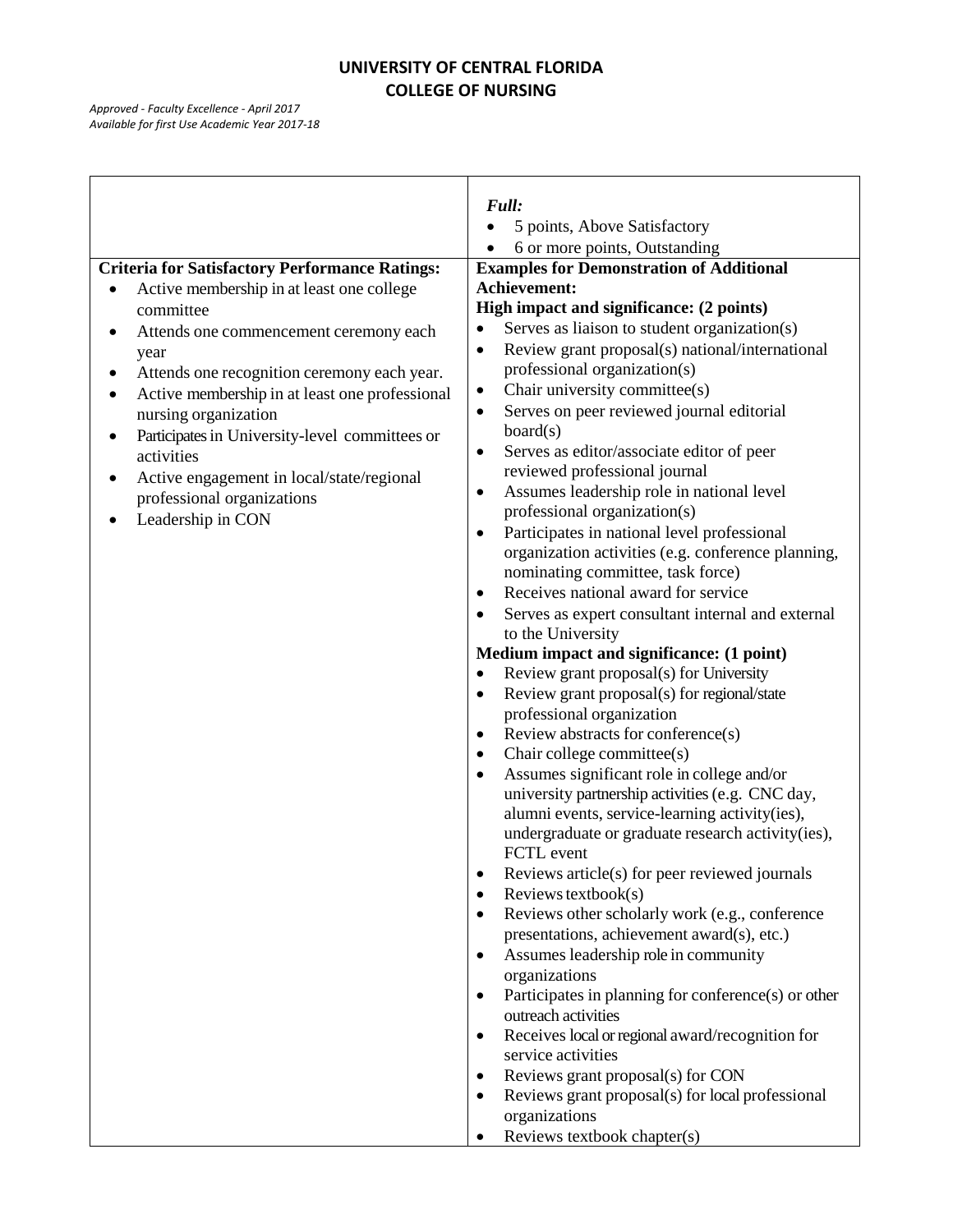*Approved - Faculty Excellence - April 2017 Available for first Use Academic Year 2017-18*

Volunteers for community-related events

# **Evaluation of Teaching Expectations for Lecturer/Instructor, Associate Lecturer/Instructor, Senior Lecturer/Instructor**

Faculty: \_\_\_\_\_\_\_\_\_\_\_\_\_\_\_\_\_\_\_\_\_\_\_\_\_\_\_\_\_\_\_\_\_\_\_\_\_\_\_\_\_\_\_\_\_\_\_\_\_\_\_\_\_\_\_\_\_\_

Workload Assigned to Teaching: \_\_\_\_\_\_\_\_\_\_\_\_\_\_\_\_\_\_\_\_\_\_\_\_\_\_\_\_\_\_\_\_\_\_\_\_\_\_

| <b>Ratings for Satisfactory Performance:</b>     | <b>Ratings for Above Satisfactory and Outstanding</b> |
|--------------------------------------------------|-------------------------------------------------------|
|                                                  | <b>Performance:</b>                                   |
| <b>Instructor/Lecturer, Associate and Senior</b> |                                                       |
| <b>Instructor/Lecturer:</b>                      | <b>Instructor/Lecturer:</b>                           |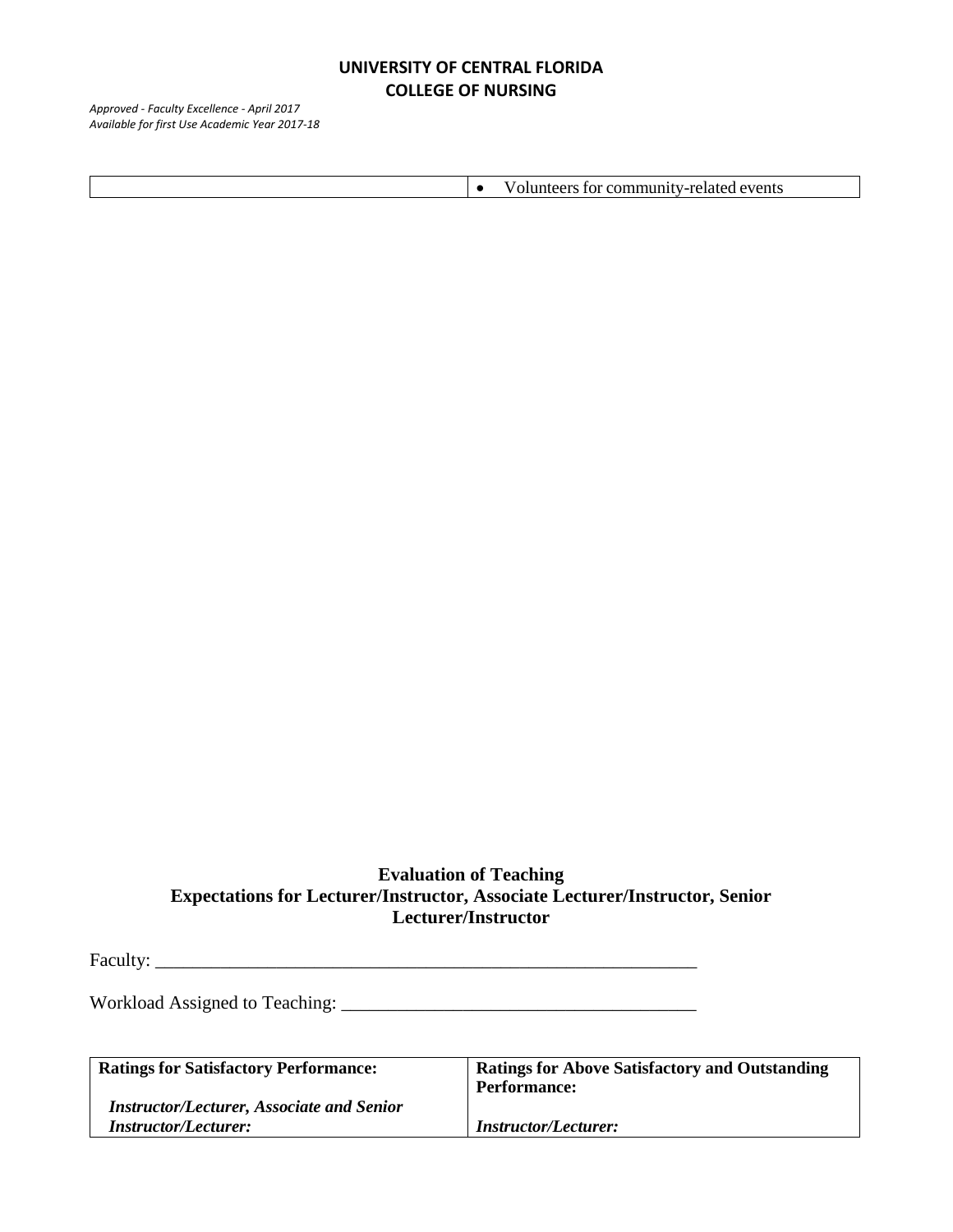| 0-5 criteria, Unsatisfactory<br>$\bullet$                                                         | 3 points, Above Satisfactory<br>$\bullet$                                                 |
|---------------------------------------------------------------------------------------------------|-------------------------------------------------------------------------------------------|
| 6-7 criteria, Conditional                                                                         | 4 or more points, Outstanding                                                             |
| 8 criteria, Satisfactory                                                                          |                                                                                           |
|                                                                                                   | <b>Associate Instructor/Lecturer:</b>                                                     |
|                                                                                                   | 4 points, Above Satisfactory                                                              |
|                                                                                                   | 5 or more points, Outstanding                                                             |
|                                                                                                   |                                                                                           |
|                                                                                                   | <b>Senior Instructor/Lecturer</b>                                                         |
|                                                                                                   | 5 points, Above Satisfactory                                                              |
|                                                                                                   | 6 or more points, Outstanding                                                             |
| <b>Criteria for Satisfactory Performance Ratings:</b>                                             | <b>Examples for Demonstration of Additional</b>                                           |
| Follows university/college/department                                                             | Achievement:                                                                              |
| guidelines for syllabi, objectives, and                                                           | High impact and significance: (2 points)                                                  |
| evaluations                                                                                       | Submits and/or acquires program grants/funding<br>$\bullet$                               |
| Uses appropriate teaching/learning methods,<br>٠                                                  | which advances the teaching mission                                                       |
| technological tools, and course materials to                                                      | Funded ongoing project<br>٠                                                               |
| facilitate communication and active learning<br>Receives "Good" or better Student Perception<br>٠ | Leads a scholarship of teaching and learning<br>$\bullet$<br>project                      |
| of Instruction ratings from at least 50% of the                                                   | Obtains national educator or other national<br>$\bullet$                                  |
| evaluations completed in each course taught,                                                      | certification (e.g., CNE, FNP,CNS)                                                        |
| and generally positive comments in the open-                                                      | Mentors graduate students in teaching<br>$\bullet$                                        |
| ended portion of the student comments                                                             | effectiveness (e.g., Nurse Educator track                                                 |
| Is available for student advisement according to<br>$\bullet$                                     | internship, graduate teaching assistants)                                                 |
| university and college policies                                                                   | Authors textbook<br>$\bullet$                                                             |
| Effectively uses resources to advise students<br>$\bullet$                                        | Lead author on peer-reviewed data-based or<br>$\bullet$                                   |
| and assist with resolving students' academic<br>problem                                           | scholarly publication                                                                     |
| Participates in teaching, planning, revising, and<br>٠                                            | Develops a new course outside of assigned<br>$\bullet$<br>workload                        |
| evaluating courses<br>Applies or tests evidence-based educational<br>$\bullet$                    | Substantially assists with accreditation and/or<br>$\bullet$<br>program review activities |
| innovations to curriculum and teaching                                                            | Serves as chair/mentor of a student's project,<br>$\bullet$                               |
| Facilitates professional development of students                                                  | thesis or dissertation                                                                    |
|                                                                                                   | Participates in research projects to evaluate<br>$\bullet$                                |
|                                                                                                   | teaching innovation                                                                       |
|                                                                                                   | Receives regional or national recognition for                                             |
|                                                                                                   | teaching                                                                                  |
|                                                                                                   | Serves as consultant to other institutions to                                             |
|                                                                                                   | promote teaching excellence                                                               |
|                                                                                                   | Medium impact and significance: (1 point)                                                 |
|                                                                                                   | Mentors students through independent study-<br>$\bullet$                                  |
|                                                                                                   | outside of regular assignment                                                             |
|                                                                                                   | Demonstrates leadership in CON curriculum<br>$\bullet$                                    |
|                                                                                                   | process<br>Serves on exam/test development committees for<br>$\bullet$                    |
|                                                                                                   | national examinations, such as NCLEX, specialty                                           |
|                                                                                                   | certification, or specialty subject review courses                                        |
|                                                                                                   | Serves as a consultant to other institutions to<br>$\bullet$                              |
|                                                                                                   |                                                                                           |
|                                                                                                   | promote the scholarship of teaching                                                       |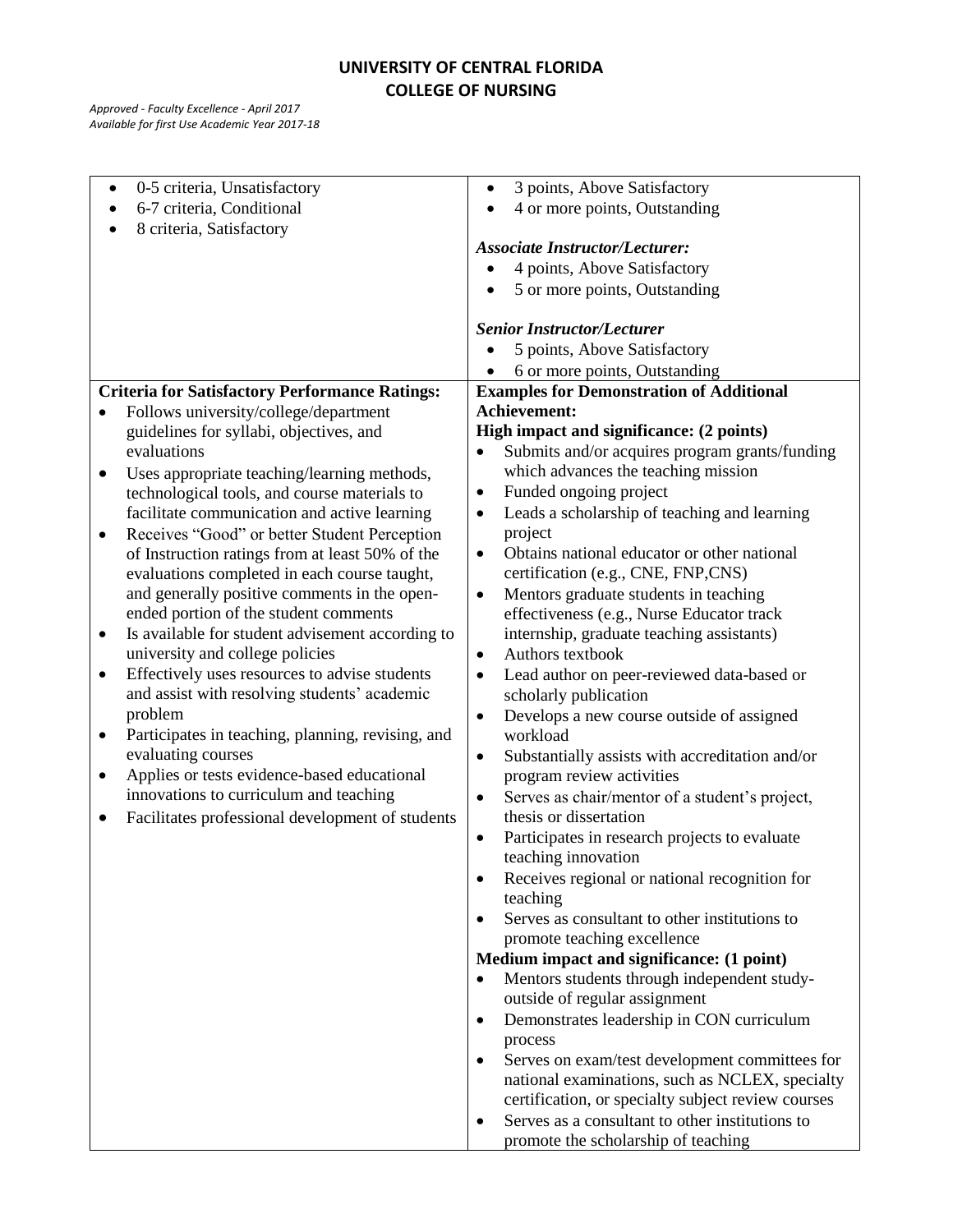*Approved - Faculty Excellence - April 2017 Available for first Use Academic Year 2017-18*

| Renews national educator or national specialty<br>$\bullet$      |
|------------------------------------------------------------------|
| certification according to certification guidelines              |
| Receives local recognition for teaching<br>$\bullet$             |
| Acts as course lead<br>$\bullet$                                 |
| Participates in interdisciplinary educational<br>$\bullet$       |
| activities                                                       |
| Serves as member of a student's project, thesis or<br>$\bullet$  |
| dissertation (above expectation of role)                         |
| Collaborates/contribute to new course<br>$\bullet$               |
| development                                                      |
| Makes significant courses revisions based on<br>$\bullet$        |
| student feedback and other data                                  |
| Actively participates in CON curriculum process<br>$\bullet$     |
| Mentors colleagues in teaching effectiveness<br>$\bullet$        |
| Conducts peer and/or external reviews of<br>$\bullet$            |
| teaching quality                                                 |
| Serves as an item writer for national<br>$\bullet$               |
| examinations, such as NCLEX, specialty                           |
| certification, or specialty subject review courses               |
| Pursues professional development to enhance<br>$\bullet$         |
| teaching (e.g., continuing education, formal                     |
| coursework, or Faculty Center for Teaching &                     |
| Learning programs)                                               |
| Incorporates innovative teaching strategies into<br>$\bullet$    |
| classroom/online                                                 |
| Attends teaching/learning activities outside of the<br>$\bullet$ |
| semester assignments (e.g., on campus laboratory                 |
| and simulation or guest lecture opportunities)                   |
| Monograph or white paper<br>$\bullet$                            |
| Textbook chapter<br>$\bullet$                                    |
| Textbook ancillary resources (e.g. test bank,<br>$\bullet$       |
| instructor manual)                                               |
| Online resources/publications                                    |

### **Evaluation of Service Expectations for Lecturer/Instructor, Associate Lecturer/Instructor, Senior Lecturer/Instructor**

Faculty: \_\_\_\_\_\_\_\_\_\_\_\_\_\_\_\_\_\_\_\_\_\_\_\_\_\_\_\_\_\_\_\_\_\_\_\_\_\_\_\_\_\_\_\_\_\_\_\_\_\_\_\_\_\_\_\_\_\_

Workload Assigned to Service: \_\_\_\_\_\_\_\_\_\_\_\_\_\_\_\_\_\_\_\_\_\_\_\_\_\_\_\_\_\_\_\_\_\_\_\_\_\_\_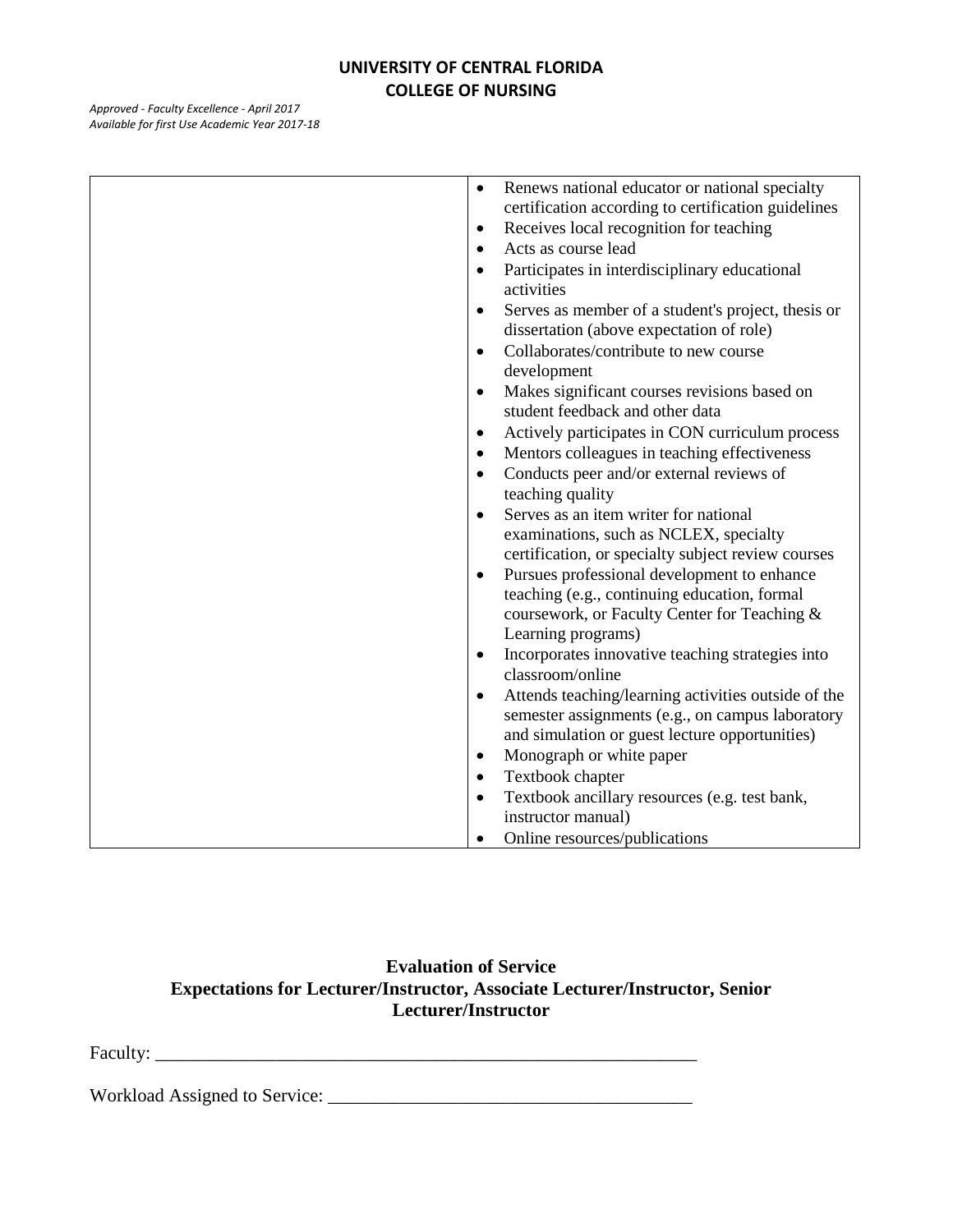| <b>Ratings for Satisfactory Performance:</b>             | <b>Ratings for Above Satisfactory and Outstanding</b>                                  |
|----------------------------------------------------------|----------------------------------------------------------------------------------------|
| <b>Instructor/Lecturer and Associate</b>                 | Performance:                                                                           |
| <b>Instructor/Lecturer:</b>                              | <b>Instructor/Lecturer:</b>                                                            |
| 0 criteria, Unsatisfactory                               | 2 points, Above Satisfactory                                                           |
| 1 criteria, Conditional                                  | 3 or more points, Outstanding                                                          |
| 2 criteria, Satisfactory<br>٠                            |                                                                                        |
|                                                          | <b>Associate Instructor/Lecturer:</b>                                                  |
| <b>Senior Instructor/Lecturer:</b>                       | 3 points, Above Satisfactory                                                           |
| 0 criteria, Unsatisfactory                               | 4 or more points, Outstanding                                                          |
| 1-2 criteria, Conditional                                |                                                                                        |
| 3 criteria, Satisfactory<br>٠                            | <b>Senior Instructor/Lecturer:</b>                                                     |
|                                                          | 4 points, Above Satisfactory                                                           |
|                                                          | 5 or more points, Outstanding                                                          |
| <b>Criteria for Satisfactory Performance Ratings:</b>    | <b>Examples for Demonstration of Additional</b>                                        |
| Active membership in at least one college                | Achievement:<br>High impact and significance: (3 points)                               |
| committee                                                | Serves as liaison to student organization(s)<br>$\bullet$                              |
| Attends one commencement ceremony each<br>٠              | Reviews grant proposal(s) national/international<br>$\bullet$                          |
| year<br>Attends one recognition ceremony each year       | professional organization(s)                                                           |
| ٠<br>Active engagement in at least one professional<br>٠ | Chairs university committee(s)<br>٠                                                    |
| organization                                             | Serves on peer reviewed journal editorial<br>$\bullet$                                 |
| Participates in University-level committees or           | board(s)                                                                               |
| activities                                               | Serves as editor/associate editor of peer<br>$\bullet$                                 |
| Leadership in College of Nursing as                      | reviewed professional journal                                                          |
| appropriate to rank                                      | Assumes leadership role in professional<br>$\bullet$                                   |
|                                                          | organization(s)                                                                        |
|                                                          | Participates in national level professional<br>$\bullet$                               |
|                                                          | organization activities (e.g. conference planning,                                     |
|                                                          | nominating committee, task force)<br>Serves as expert consultant internal and external |
|                                                          | $\bullet$<br>to the University                                                         |
|                                                          | Medium impact and significance: (1 point)                                              |
|                                                          | Reviews grant proposal(s) for University                                               |
|                                                          | Reviews grant proposal(s) for regional/state                                           |
|                                                          | professional organizations                                                             |
|                                                          | Reviews abstracts for conference(s)<br>$\bullet$                                       |
|                                                          | Chairs college committee(s) or task forces<br>$\bullet$                                |
|                                                          | Assumes significant role in college and/or<br>$\bullet$                                |
|                                                          | university partnership activities (e.g. CNC day,                                       |
|                                                          | alumni events, service-learning activity(ies).                                         |
|                                                          | undergraduate or graduate research activity(ies),<br>FCTL events                       |
|                                                          | Reviews article(s) for peer reviewed journals<br>$\bullet$                             |
|                                                          | Reviews textbook $(s)$<br>$\bullet$                                                    |
|                                                          | Reviews other scholarly work (e.g., conference<br>$\bullet$                            |
|                                                          | presentations, achievement award(s), etc.)                                             |
|                                                          | Assumes leadership role in community                                                   |